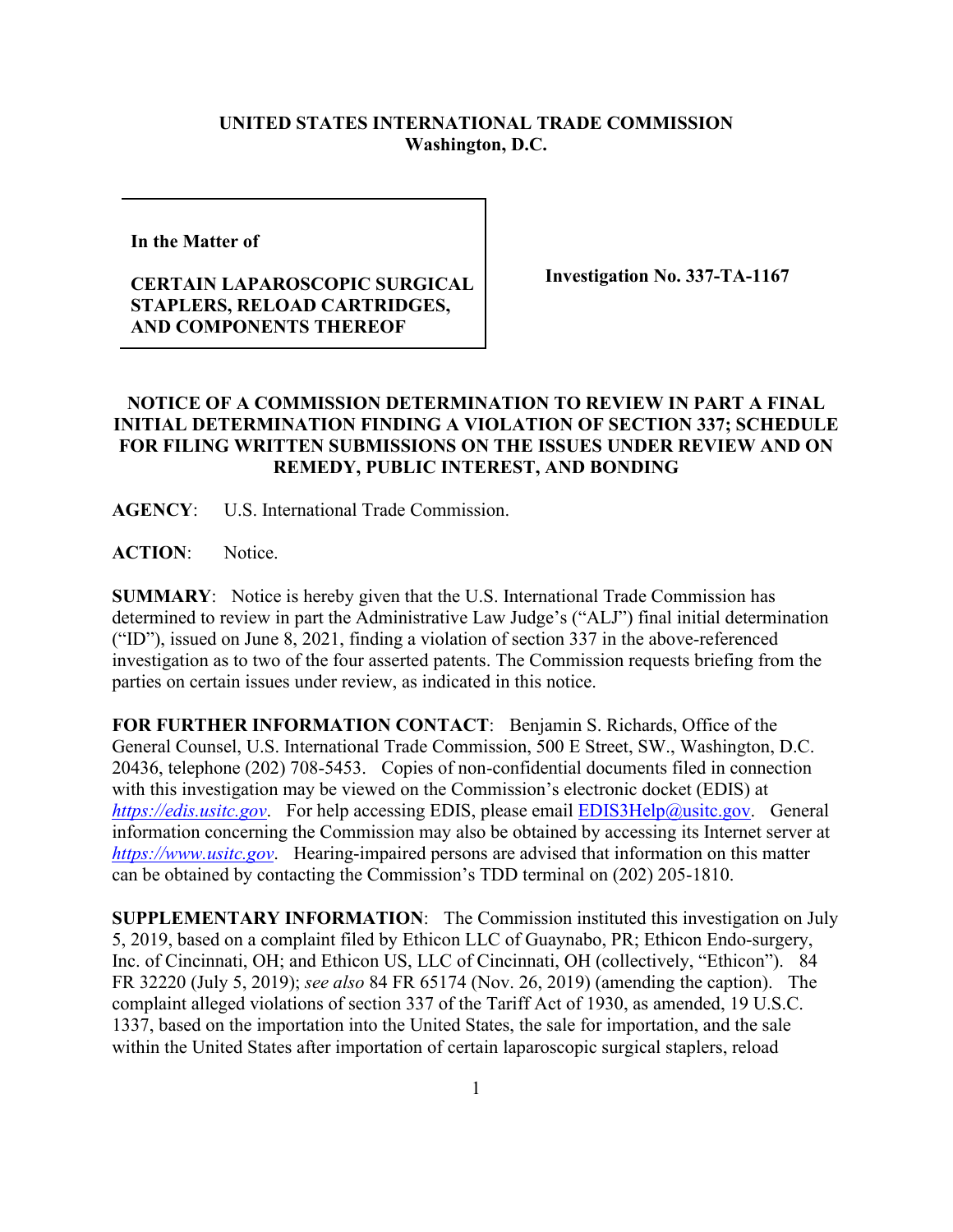cartridges, and components thereof by reason of infringement of one or more claims of U.S. Patent Nos. 9,844,379 ("the '379 patent") ; 9,844,369 ("the '369 patent"); 7,490,749 ("the '749 patent"); 8,479,969 ("the '969 patent"); and 9,113,874 ("the '874 patent"). 84 FR at 32220. The Commission's notice of investigation named the following as respondents: Intuitive Surgical Inc., of Sunnyvale, CA; Intuitive Surgical Operations, Inc., of Sunnyvale, CA; Intuitive Surgical Holdings, LLC, of Sunnyvale, CA; and Intuitive Surgical S. De R.L. De C.V. of Mexicali, Mexico (collectively, "Intuitive"). *Id.* The Office of Unfair Import Investigations is not participating in this investigation. *Id.*

On October 23, 2020, the ALJ granted Ethicon's motion for leave to amend the complaint, case caption, and Notice of Investigation to reinstate the original plain English statement of the category of accused products, as well as the original case caption, and to reincorporate Intuitive's laparoscopic surgical staplers and components thereof as articles to be excluded. Order No. 14, *unreviewed by* Comm'n Notice (Nov. 21, 2019). As initially instituted, the investigation covered reload cartridges for those staplers, but not the actual staplers themselves. *See id.*

On October 29, 2019, the ALJ conducted a *Markman* hearing. Thereafter, on January 7, 2020, the ALJ issued Order No. 15, which construed various terms in the asserted patents.

On March 5, 2020, the ALJ granted Ethicon's motion to terminate claim 1 of the '379 patent and all claims of the '749 patent from the investigation. *See* Order No. 21, *unreviewed by* Comm'n Notice (Mar. 25, 2020).

On April 21, 2020, Ethicon moved for leave to file a second amended complaint to include the Certificate of Correction for the '379 patent. The ALJ granted Ethicon's motion on May 6, 2020, and Ethicon filed its second amended complaint on May 7, 2020. *See* Order No. 36; Doc. ID 709878.

On June 8, 2021, the ALJ issued the subject ID on violation, which found a violation of section 337 based on infringement of the '369 and '379 patents by Intuitive. The ID found no violation based on the '969 and 874 patents. Also, on June 8, 2021, the ALJ issued his recommended determination on remedy and bonding. The ALJ recommended, upon a finding of violation, that the Commission issue a limited exclusion order, issue a cease and desist order, and impose a bond in the amount of zero percent of the entered value of any covered products imported during the period of Presidential review.

On June 21, 2021, Ethicon and Intuitive submitted petitions seeking review of the subject ID. On June 29, 2021, Ethicon and Intuitive submitted responses to the others' petitions.

Having examined the record of this investigation, including the ID, the petitions for review, and the responses thereto, the Commission has determined to review the ID with respect to (1) the ID's findings on claim construction, infringement, anticipation, obviousness, and enforceability for the '969 patent; and (2) the ID's findings on claim construction, infringement,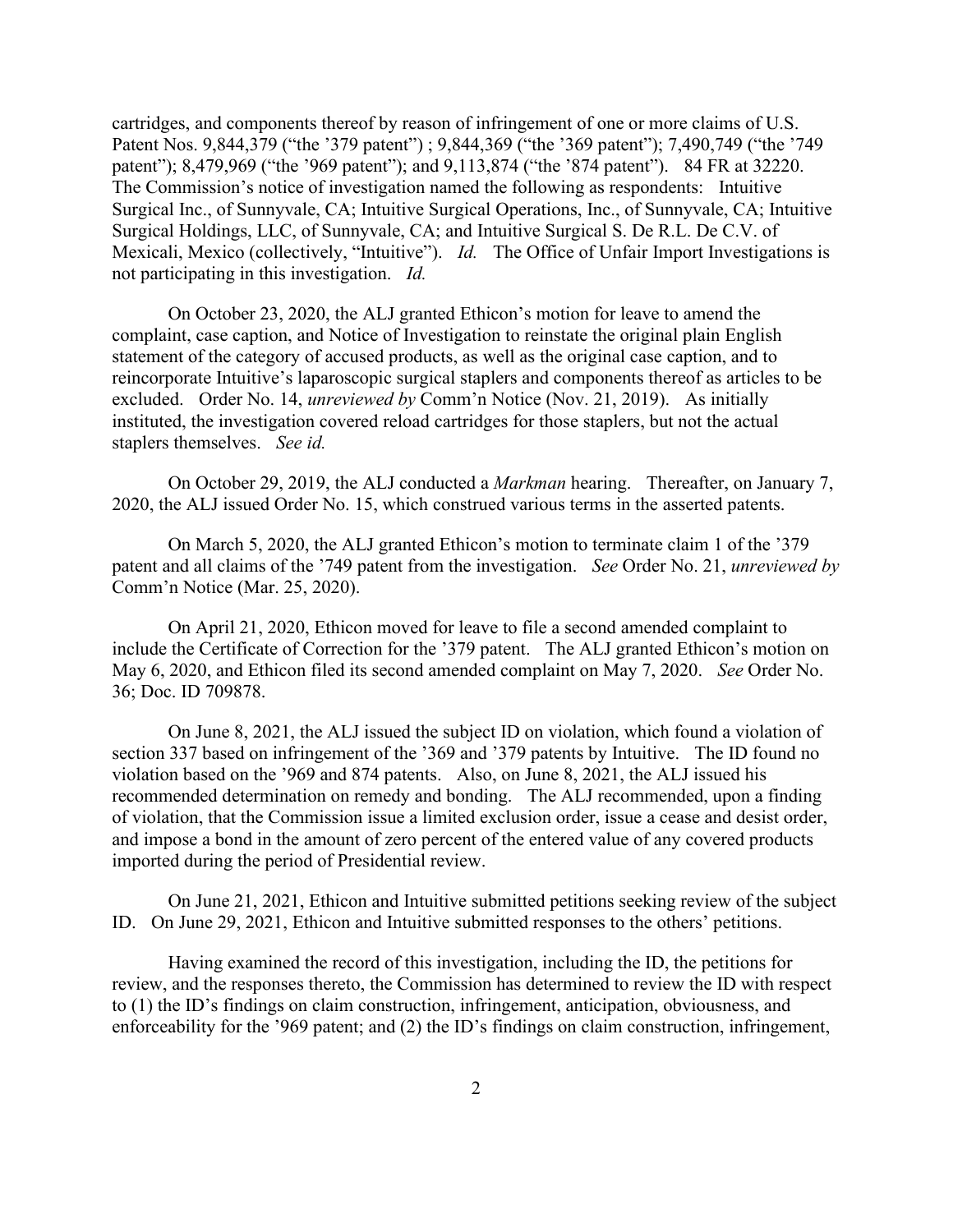and obviousness for the '369 patent. The Commission has determined not to review the remainder of the ID.

In connection with its review, Commission requests responses to the following questions. The parties are requested to brief their positions with reference to the applicable law and the existing evidentiary record.

- 1. Claim 24 of the '969 patent includes the terms "elongated shaft assembly" and "transmission assembly." Concerning these terms, identify where in the record, if anywhere:
	- a. The parties proposed constructions for these terms;
	- b. The parties argued in support of any constructions proposed; and
	- c. The ALJ construed these terms.
- 2. Concerning the terms "elongated shaft assembly" and "transmission assembly," indicate whether these terms should be construed according to their plain and ordinary meaning. If these terms should be construed according to their plain and ordinary meaning, what is the plain and ordinary meaning of each term? If these terms should be construed otherwise, identify the correct mode of construction and the corresponding construction for each term. Identify with specificity the evidence of record that supports your contentions with particular emphasis on evidence intrinsic to the '969 patent.
	- a. Explain whether the SureForm products meet these limitations under the parties' proposed constructions.
- 3. Does the evidence of record support the conclusion that persons of ordinary skill in the art with respect to the '969 patent were responsible for the decision to create a joint venture between PMI and Intuitive for the purpose of modifying the PMI i60 stapler to work with the da Vinci Si surgical system? Provide any citations to the record that support your contention.
- 4. Does the record indicate whether the Si EndoWrist 45 stapler is the subject of one or more patents? Identify any such patents.
- 5. Claim 22 of the '369 patent includes the term "elongate channel." Concerning that term, identify where in the record, if anywhere:
	- a. The parties proposed constructions for that term;
	- b. The parties argued in support of any constructions proposed; and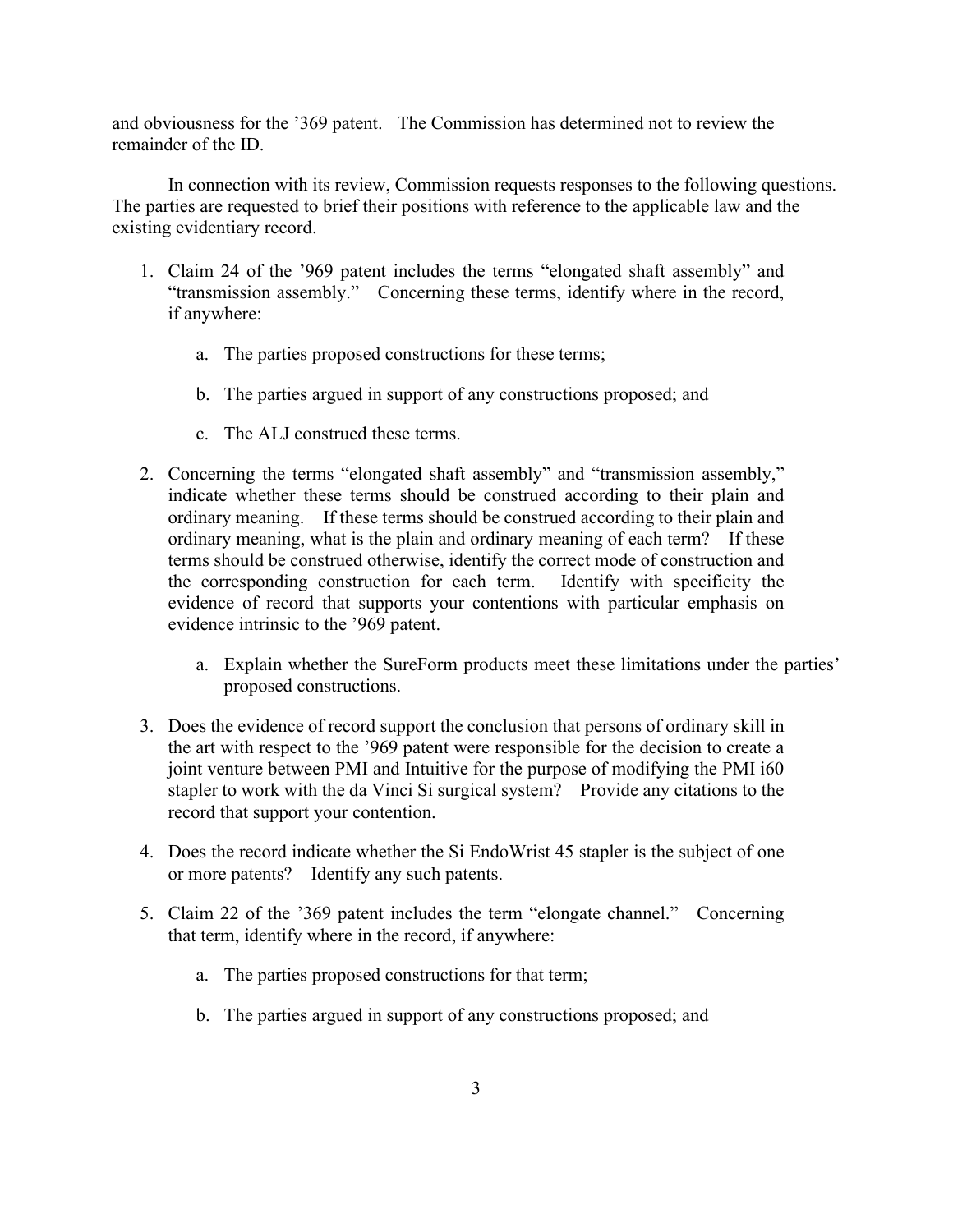- c. The ALJ construed that term.
- 6. Concerning the term "elongate channel," indicate whether these terms should be construed according to its plain and ordinary meaning? If this term should be construed according to its plain and ordinary meaning, what is the plain and ordinary meaning of the term? If the term should be construed otherwise, identify the correct mode of construction and the corresponding construction. Identify with specificity the evidence of record that supports your contentions with particular emphasis on evidence intrinsic to the '369 patent.
	- a. Explain whether the SureForm products meet this limitation under the parties' proposed constructions.
- 7. Claim 22 of the '369 patent includes the limitation: "means for guiding the at least one lower foot on the firing element out of the proximal channel opening into the internal passage upon initial application of a firing motion to the firing element." If the Commission determines that the corresponding structure for that limitation is limited to flat, as opposed to curved, chamfers and slopes, would the accused products practice this limitation?
- 8. Concerning claims 22 and 23 of the '369 patent, Intuitive states in its petition for review that its proposed obviousness combination "includes each limitation of the asserted claims under Ethicon's theory of infringement." Identify what aspect of Intuitive's obviousness theory is dependent on Ethicon's theory of infringement and explain how it is dependent.
- 9. If the Commission finds that Intuitive does not infringe claims 22 and 23 of the '369 patent, explain whether Intuitive's obviousness theories necessarily fail by virtue of their dependence on Ethicon's infringement theory.

The parties are not to brief other issues on review, which are adequately presented in the parties' existing filings.

In connection with the final disposition of this investigation, the statute authorizes issuance of, *inter alia,* (1) an exclusion order that could result in the exclusion of the subject articles from entry into the United States; and/or (2) cease and desist orders that could result in the respondents being required to cease and desist from engaging in unfair acts in the importation and sale of such articles. Accordingly, the Commission is interested in receiving written submissions that address the form of remedy, if any, that should be ordered. If a party seeks exclusion of an article from entry into the United States for purposes other than entry for consumption, the party should so indicate and provide information establishing that activities involving other types of entry either are adversely affecting it or likely to do so. For background, see *Certain Devices for Connecting Computers via Telephone Lines*, Inv. No. 337- TA-360, USITC Pub. No. 2843, Comm'n Op. at 7-10 (Dec. 1994).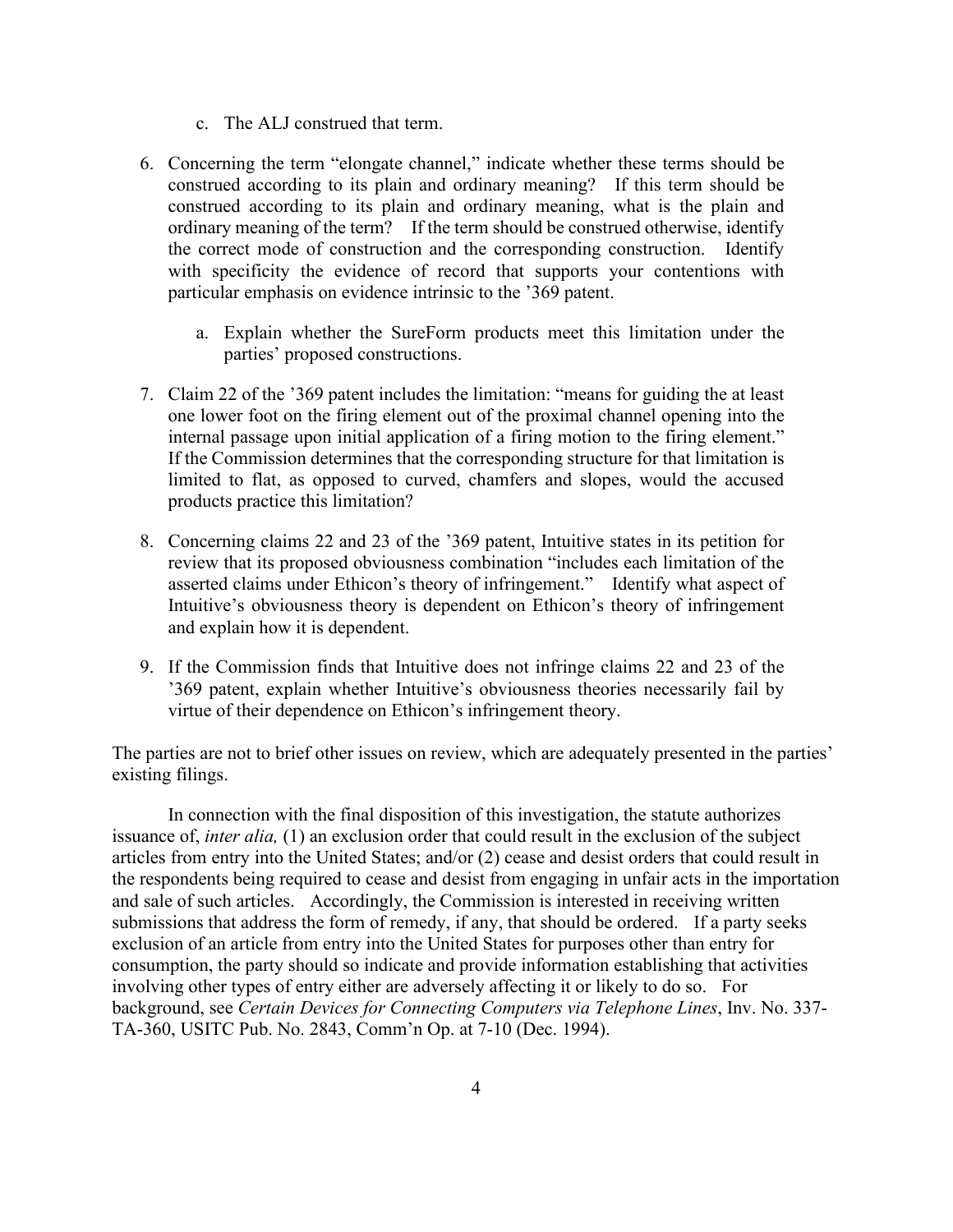If the Commission contemplates some form of remedy, it must consider the effects of that remedy upon the public interest. The factors the Commission will consider include the effect that an exclusion order and/or cease and desist orders would have on (1) the public health and welfare, (2) competitive conditions in the U.S. economy, (3) U.S. production of articles that are like or directly competitive with those that are subject to investigation, and (4) U.S. consumers. The Commission is therefore interested in receiving written submissions that address the aforementioned public interest factors in the context of this investigation.

If the Commission orders some form of remedy, the U.S. Trade Representative, as delegated by the President, has 60 days to approve, disapprove or take no action on the Commission's determination. *See* Presidential Memorandum of July 21, 2005, 70 FR 43251 (July 26, 2005). During this period, the subject articles would be entitled to enter the United States under bond, in an amount determined by the Commission and prescribed by the Secretary of the Treasury. The Commission is therefore interested in receiving submissions concerning the amount of the bond that should be imposed if a remedy is ordered.

**WRITTEN SUBMISSIONS:** The parties to the investigation are requested to file written submissions on the issues identified in this notice. Parties to the investigation, interested government agencies, and any other interested parties are encouraged to file written submissions on the issues of remedy, the public interest, and bonding. Such submissions should address the recommended determination by the ALJ on remedy and bonding.

In its initial submission, Complainant is also requested to identify the remedy sought and to submit proposed remedial orders for the Commission's consideration. Complainant is further requested to state the dates that the Asserted Patents expire, to provide the HTSUS subheadings under which the accused products are imported, and to supply the identification information for all known importers of the products at issue in this investigation. The initial written submissions and proposed remedial orders must be filed no later than close of business on **August 23, 2021.** Reply submissions must be filed no later than the close of business on **August 30, 2021**. Opening submissions are limited to 100 pages. Reply submissions are limited to 75 pages. No further submissions on these issues will be permitted unless otherwise ordered by the Commission.

Persons filing written submissions must file the original document electronically on or before the deadlines stated above. The Commission's paper filing requirements in 19 CFR 210.4(f) are currently waived. 85 FR 15798 (March 19, 2020). Submissions should refer to the investigation number (Inv. No. 337-TA-1167) in a prominent place on the cover page and/or the first page. (*See* Handbook for Electronic Filing Procedures, *https://www.usitc.gov/documents/handbook\_on\_filing\_procedures.pdf*). Persons with questions regarding filing should contact the Secretary, (202) 205-2000.

Any person desiring to submit a document to the Commission in confidence must request confidential treatment by marking each document with a header indicating that the document contains confidential information. This marking will be deemed to satisfy the request procedure